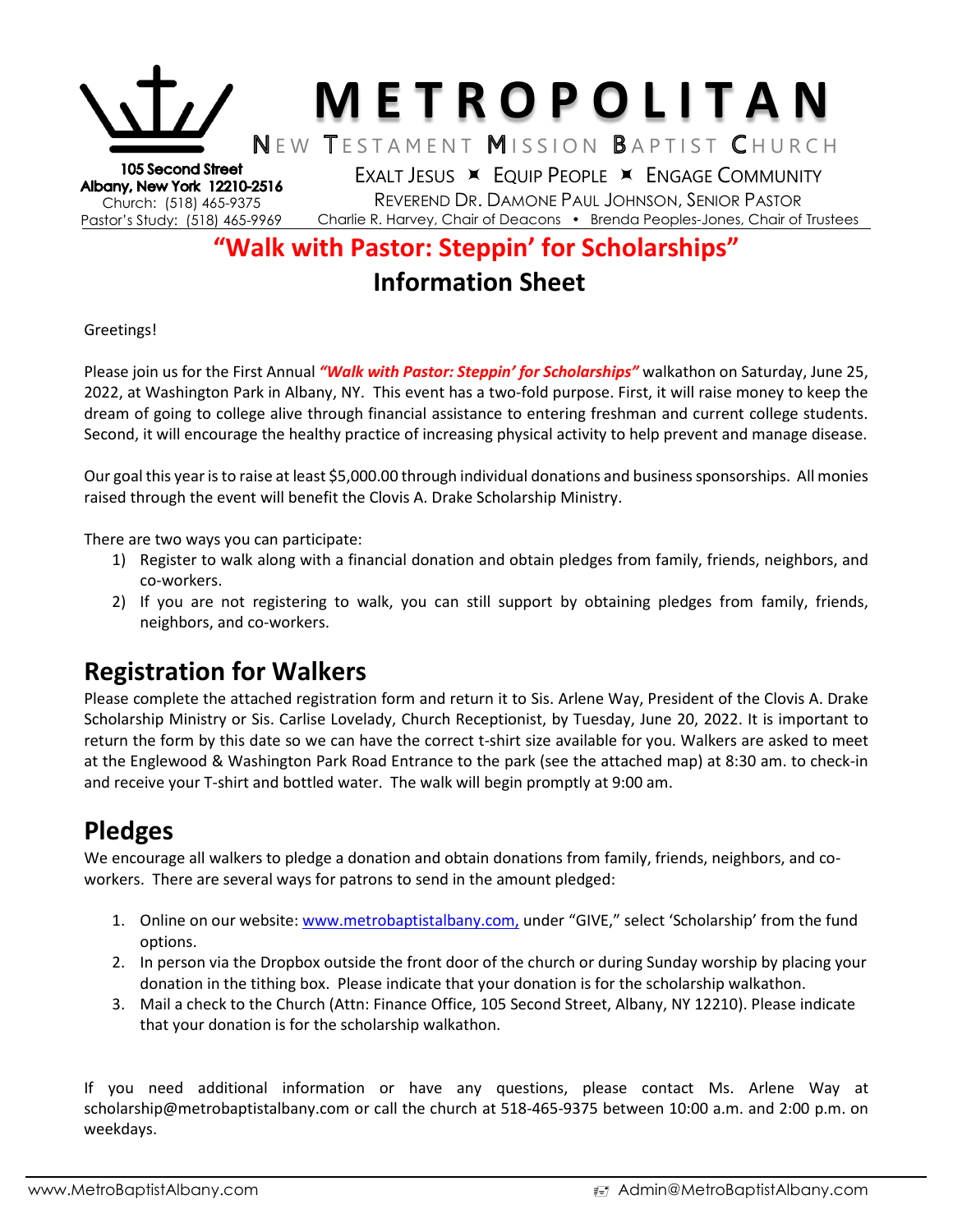# **"Walk with Pastor: Steppin' for Scholarships"**

**Saturday, June 25, 2022** 

**9:00 a.m. | Washington Park | Albany, NY**

(Please print clearly)

| <b>NAME:</b> | <u> 1980 - Jan James James James James James James James James James James James James James James James James J</u> |                          |                                                   |    |    |
|--------------|----------------------------------------------------------------------------------------------------------------------|--------------------------|---------------------------------------------------|----|----|
|              |                                                                                                                      |                          |                                                   |    |    |
|              |                                                                                                                      |                          |                                                   |    |    |
|              |                                                                                                                      |                          |                                                   |    |    |
|              |                                                                                                                      |                          |                                                   |    |    |
|              |                                                                                                                      | <b>EMERGENCY CONTACT</b> |                                                   |    |    |
|              |                                                                                                                      |                          |                                                   |    |    |
|              |                                                                                                                      |                          |                                                   |    |    |
|              |                                                                                                                      |                          |                                                   |    |    |
|              |                                                                                                                      |                          |                                                   |    |    |
|              |                                                                                                                      |                          | (Registration includes T-Shirt and Bottled Water) |    |    |
|              |                                                                                                                      |                          | <b>PLEASE SELECT YOUR T-SHIRT SIZE</b>            |    |    |
| <b>Small</b> |                                                                                                                      |                          | Medium   Large   X-tra Large                      | 2X | 3X |
|              | (Walkers meet at the Englewood Place & Washington Park Road Entrance at 8:30 a.m.)                                   |                          |                                                   |    |    |
|              |                                                                                                                      |                          | Face Masks and Social Distancing in effect        |    |    |